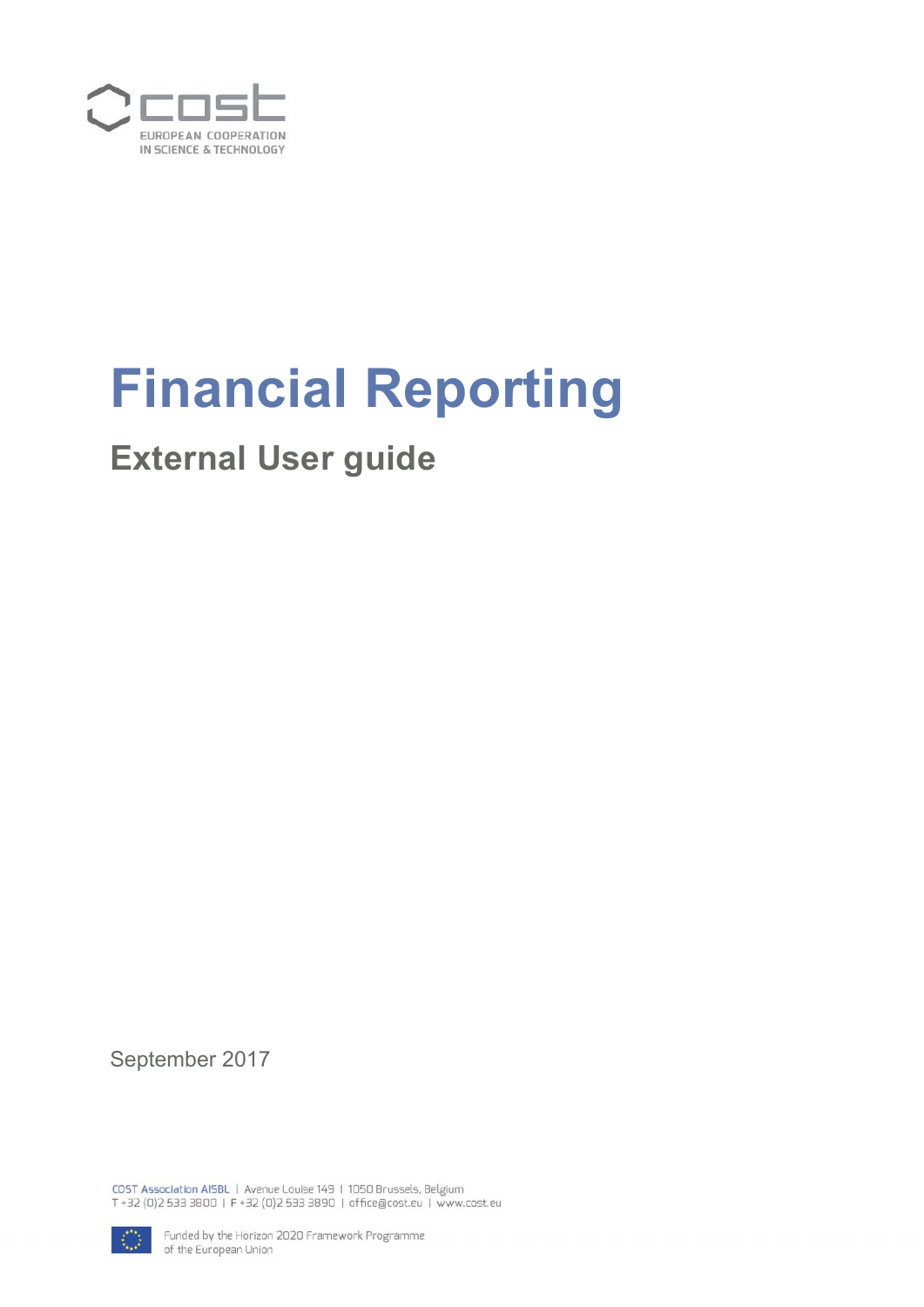

## **CONTENTS**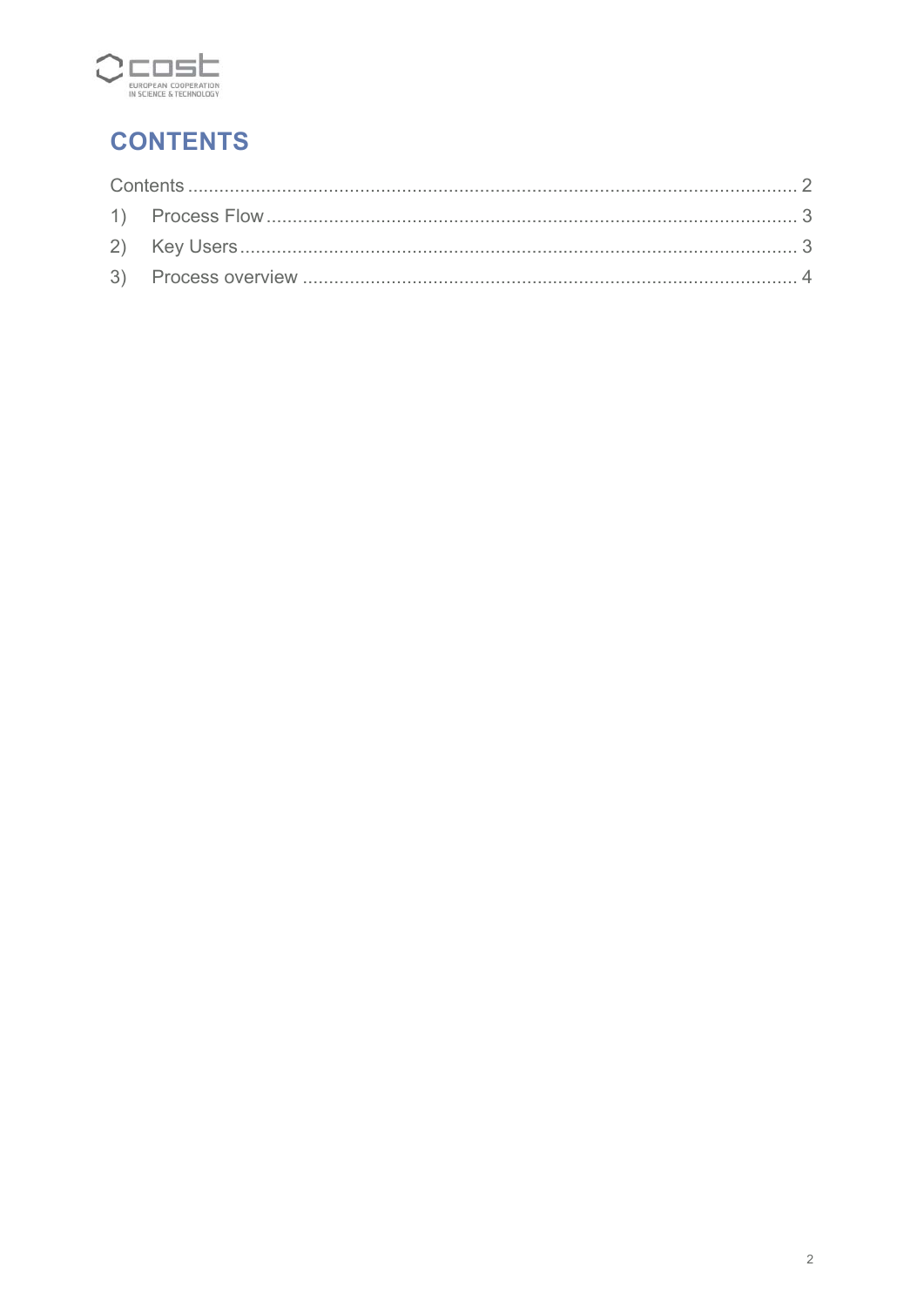

## **1) PROCESS FLOW**

With the idea in mind of becoming paperless, and to ease the submission and review of Financial Reports (FR), e-cost now offers the functionality to process FRs electronically. The aim of this document is to describe the FR process, both for IFR (Intermediate Financial Report) and FFR (Final Financial Report). The process follows similar steps to the standard reporting, including printable FRs generated in e-cost, with validation and approval processes done electronically.



#### **Process flow**

## **2) KEY USERS**

- **Grant Holder Manager (GHM)** The Grant Holder monitors, verifies and finalises incoming claims related to the different networking tools following the COST rules, within the specified reporting periods and launches the reporting process for both IFR and FFR.
- **Grant Holder Financial Representative (GHFR)** The person from the Grant Holder institution who has the legal authority to commit financially on behalf of the Institution in question and to validate the expenses listed in FR.
- **Action Chair or Action Vice-Chair in cases of processing a Final FR (FFR)** The Action Chair or Action Vice-Chair reviews and countersigns the FFR, which should reflect the activities implemented by the Action.

Important note: Please note that it is not possible to initiate any report, if one or more Grant Holder representatives have not accepted their role. On the Reports screen a warning message displays if a role (or more) is pending.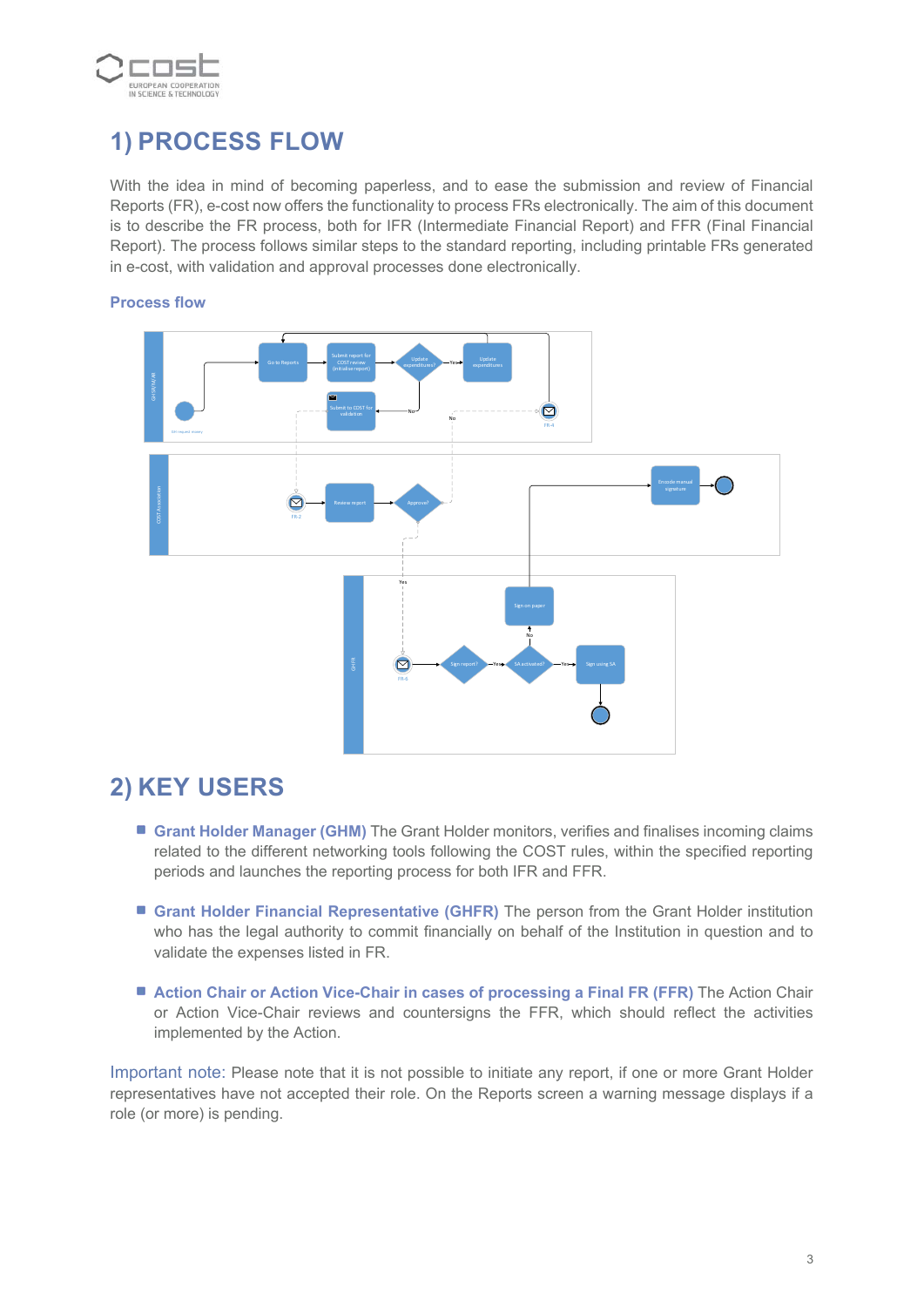

## **3) PROCESS OVERVIEW**

#### **Financial Reporting**

The electronic processing of the FR include an automatic email notification reminder for the IFR process, 6 months within the start date of the Grant Period and two reminders for the FFR process, the first one 5 weeks before the end date of the Grant Period and a second one 3 weeks before the end of the Grant Period.

GHMs can access the reporting section via the management tool page, by clicking the FR option (indicated by a bar graph  $\Box$ ), or via the Grant Period overview page > Reports.

The table available in the Manage Grant page (image 1) is now identical of the table available in the FR (page 2). Links to the different networking tools and the report of a given Grant Period are available on the left frame of the screen.

| COT<br>EUROPEAN COOPERATION<br>IN SCIENCE & TECHNOLOGY |                                                          |                     |                    |                         |                    |                 | Ms Indré Rutkauskaité Logged in as GH Manager/Administrator |                 |
|--------------------------------------------------------|----------------------------------------------------------|---------------------|--------------------|-------------------------|--------------------|-----------------|-------------------------------------------------------------|-----------------|
| <b>Grant Period Overview</b>                           | Actions / CA15201 / Periods / Manage Grant 2             |                     |                    |                         |                    |                 |                                                             |                 |
| <b>Meetings</b>                                        |                                                          |                     |                    |                         |                    |                 |                                                             |                 |
| <b>Training Schools</b>                                | Financial Period: AGA-CA15201-2                          |                     |                    |                         |                    |                 |                                                             |                 |
| <b>STSMs</b>                                           | From 01/05/2017 to 30/04/2018                            |                     |                    |                         |                    |                 |                                                             |                 |
| <b>ITC Conference Grants</b>                           | FFR deadline date - Monday, 30 April 2018                |                     |                    |                         |                    |                 |                                                             |                 |
| <b>Action Dissemination</b>                            | <b>Eligible Expenses</b>                                 |                     |                    |                         |                    |                 |                                                             |                 |
| <b>OERSA</b>                                           |                                                          |                     | <b>Expenditure</b> |                         |                    |                 | Delta                                                       |                 |
| <b>Reports</b>                                         |                                                          | Grant budget<br>(a) | (b)                | Actuals Accruals<br>(c) | Total<br>$(d=b+c)$ | Forecast<br>(e) | Total<br>$(f=d+e)$                                          | $(q=f-a)$       |
| « Management Tool                                      | Meeting                                                  | 63 315.00           | 0.00               | 0.00                    | 0.00               | 62 250.00       | 62 250.00 -1 065.00                                         |                 |
|                                                        | <b>Training School</b>                                   | 30 140.00           | 0.00               | 0.00                    | 0.00               | 30 140.00       | 30 140 00                                                   | 0.00            |
|                                                        | Short Term Scientific Mission (STSM)                     | 15 000.00           | 0.00               | 0.00                    | 0.00               | 15 000.00       | 15 000.00                                                   | 0.00            |
|                                                        | Inclusiveness Target Countries Conference Grant (ITC CG) | 15 000.00           | 0.00               | 0.00                    | 0.00               | 15 000.00       | 15 000.00                                                   | 0.00            |
|                                                        | <b>Dissemination</b>                                     | 1150.00             | 0.00               | 0.00                    | 0.00               | 0.00            |                                                             | $0.00 -1150.00$ |
|                                                        | Other Expenses Related to Scientific Activities (OERSA)  | 50.00               | 0.00               | 0.00                    | 0.00               | 0.00            | 0.00                                                        | $-50.00$        |
|                                                        | Networking expenditure                                   | 124 655.00          | 0.00               | 0.00                    | 0.00               |                 | 122 390.00 122 390.00                                       | $-2,265,00$     |
|                                                        | FSAC 15% of Networking expenditure                       | 18 698.25           | 0.00               | 0.00                    | 0.00               | 18358.50        | 18 358.50                                                   | $-339.75$       |
|                                                        | <b>Total Costs</b>                                       | 143 353 25          | 0.00               | 0.00                    |                    |                 | 0.00 140 748.50 140 748.50 -2 604.75                        |                 |
|                                                        | Eligible Networking expenditure                          | 124 655.00          | 0.00               | 0.00                    | 0.00.              |                 | 122 390.00 122 390.00 -2 265.00                             |                 |
|                                                        | FSAC 15% of Eligible Networking expenditure              | 18 698.25           | 0.00               | 0.00                    | 0.00               | 18358.50        | 18 358.50                                                   | $-339.75$       |
|                                                        | Eligible Costs                                           | 143 353 25          | 0.00               | 0.00                    |                    |                 | 0.00 140 748.50 140 748.50 -2 604.75                        |                 |

 $\blacksquare$  Image 1 – Manage Grant view

The FR process foresees the option to allow the generation of a FR without initiating the submission process for review by the Grant Holder and another option to initiate and submit a FR for review to COST Association.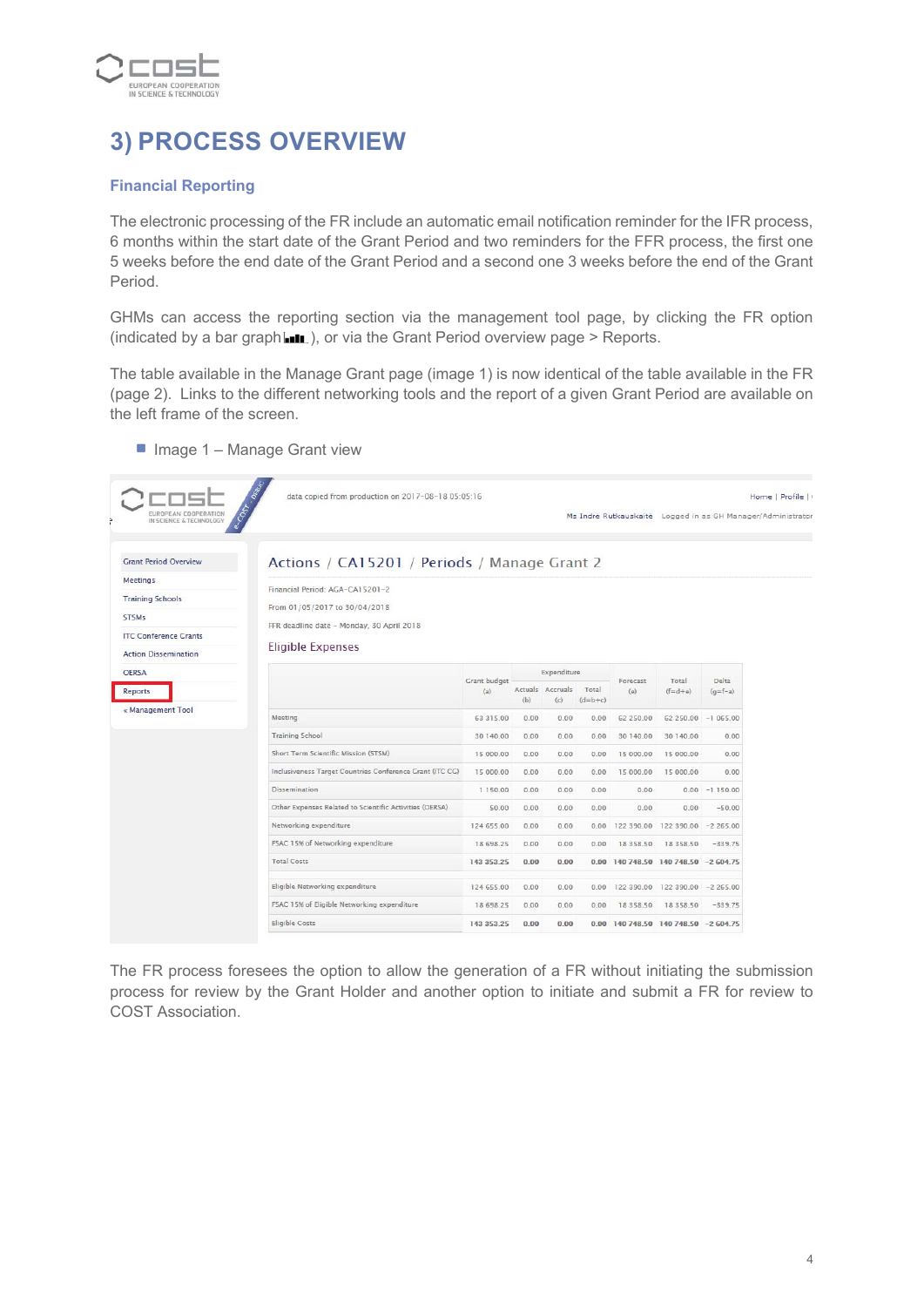

 $\blacksquare$  Image 2 – Reporting options

|                                                                                                                                                        | ins reresa Onverus martinezi izugued in asi belecci rome |
|--------------------------------------------------------------------------------------------------------------------------------------------------------|----------------------------------------------------------|
| Actions / FP1403 / Periods / Manage Grant 4 / Reports                                                                                                  |                                                          |
| COST Action FP1403 Forests. Their Products And Services<br>Non-native tree species for european forests - experiences, risks and opportunities (NNEXT) |                                                          |
| Grant Period: AGA-FP1403-4 from 2017-05-01 to 2018-04-30                                                                                               |                                                          |
| You don't have any reports initialised.                                                                                                                |                                                          |
| Generate report<br>Initiate report review                                                                                                              |                                                          |
|                                                                                                                                                        |                                                          |
|                                                                                                                                                        |                                                          |

The Generate Report option is useful to review the activities encoded up to a given point in time. This option will only allow the GHM to open or save locally a pdf version of the FR selected (image 3). It is important to note that the report issued via the Generate Report button is not a version for reporting purposes.

■ Image 3 - Generate Report

| Actions / C/                                | <b>GENERATE REPORT</b> |            |                                                                           | Reports                   |        |                     |
|---------------------------------------------|------------------------|------------|---------------------------------------------------------------------------|---------------------------|--------|---------------------|
| <b>COST Action</b><br>Archaeologi           | Report Type            |            | (b) Intermediate Financial Report (IFR)<br>◯ Final Financial Report (FFR) |                           |        |                     |
| Grant Period: AGA-<br>Below you can find an | From                   | 2017-05-01 |                                                                           |                           |        |                     |
| Report title                                | To                     | 2017-09-04 |                                                                           | of report                 | Status | <b>Options</b>      |
| AGA-CA15201-2-IFR                           | Generate Report        |            | Cancel                                                                    | $-08-2914.0604$ Cancelled |        | $\bullet$ $\bullet$ |
| Generate Report                             |                        |            |                                                                           |                           |        |                     |

Initiating a report review (Proceed to initiate) allows the check and submission of an IFR for the request of a second instalment or the submission of a FFR to report all activities incurred in the Grant Period and to allow the request of the third instalment (when required).

When selecting Proceed to initiate (image 4), GHMs reach the overview page where a downloadable pdf version of the report is available. This pdf is the report used for review and submission for reporting purposes.

In this step, GHMs have the option to submit for review directly (image 5 for IFR and image 5.1 for FFR), or to re-generate a report (in the case of the IFR process) in case of changes.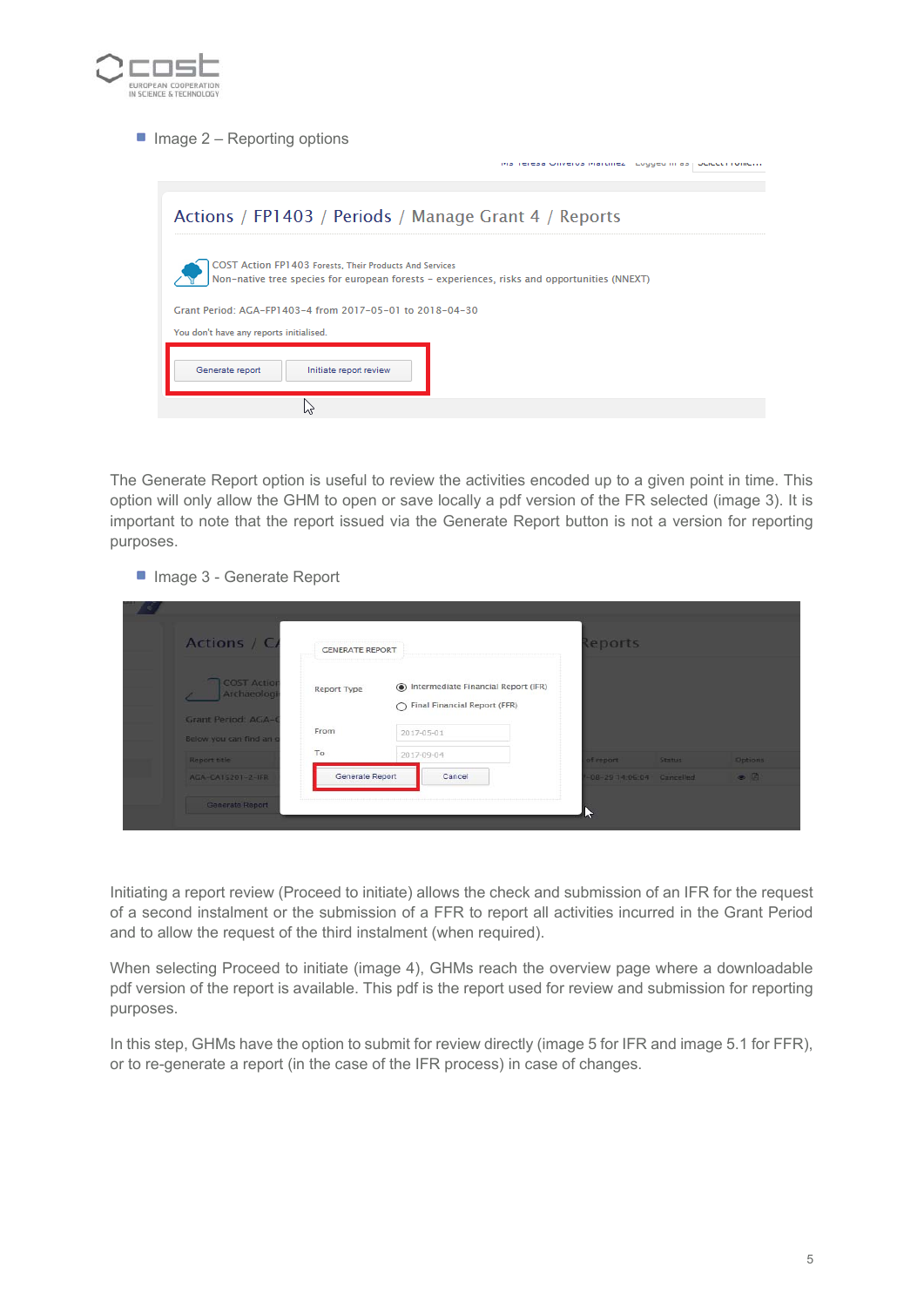

### $\blacksquare$  Image 4 – Proceed to initiate

|                                                                 |                               |            | Ms Francesca Minutolo Logged in as Select Profile                                                                                                                                                        |                                    |
|-----------------------------------------------------------------|-------------------------------|------------|----------------------------------------------------------------------------------------------------------------------------------------------------------------------------------------------------------|------------------------------------|
| Actions / F/                                                    | <b>INITIATE REPORT REVIEW</b> |            |                                                                                                                                                                                                          | ports                              |
| <b>COST Action</b><br>A network f<br><b>Grant Period: AGA-1</b> | Report Type                   |            | ntermediate Financial Report (IFR)<br>Final Financial Report (FFR)                                                                                                                                       | aquaculture and fisheries (Cephsin |
| You don't have any rep                                          | From                          | 2017-05-01 |                                                                                                                                                                                                          |                                    |
| Generate report                                                 | To.<br>Proceed to Initiate    | 1017-00-37 | Cancel                                                                                                                                                                                                   |                                    |
|                                                                 | hr                            |            | university of the service COST, all the services Disdelman<br>the part - light to course press - Mi bries hard (britis)<br>an east fund producting during at aid billions setting on AH P-19-29 08:2024. |                                    |

 $\blacksquare$  Image 5 – Report Detail page IFR

| report before submitting, click Re-generate PDF. | Your report is pending submission. Please download and review the PDF, when ready, submit it for approval. In case you want to generate a new version of the |
|--------------------------------------------------|--------------------------------------------------------------------------------------------------------------------------------------------------------------|
| REPORT PDF                                       |                                                                                                                                                              |
|                                                  |                                                                                                                                                              |
| <b>Report PDF</b>                                |                                                                                                                                                              |
| Date of report: 2017-09-01 16:55:20              |                                                                                                                                                              |
| REPORT DETAILS                                   |                                                                                                                                                              |
|                                                  |                                                                                                                                                              |
| <b>Status:</b>                                   | Initialised                                                                                                                                                  |
| Type:                                            | Intermediate Financial Report (IFR)                                                                                                                          |
| Period of reporting:                             | from 2017-05-01 to 2017-09-01                                                                                                                                |
| <b>Grant Holder institution:</b>                 |                                                                                                                                                              |
| Grant Holder manager:                            | M <sub>2</sub>                                                                                                                                               |
| <b>Grant Holder finance</b><br>representative:   | Dr                                                                                                                                                           |
| Administrative officer:                          | Mr                                                                                                                                                           |
| Show/Hide History                                |                                                                                                                                                              |
|                                                  |                                                                                                                                                              |
| REPORT HISTORY                                   |                                                                                                                                                              |
| <b>Status</b><br>Date:                           | Modified By<br>Justification                                                                                                                                 |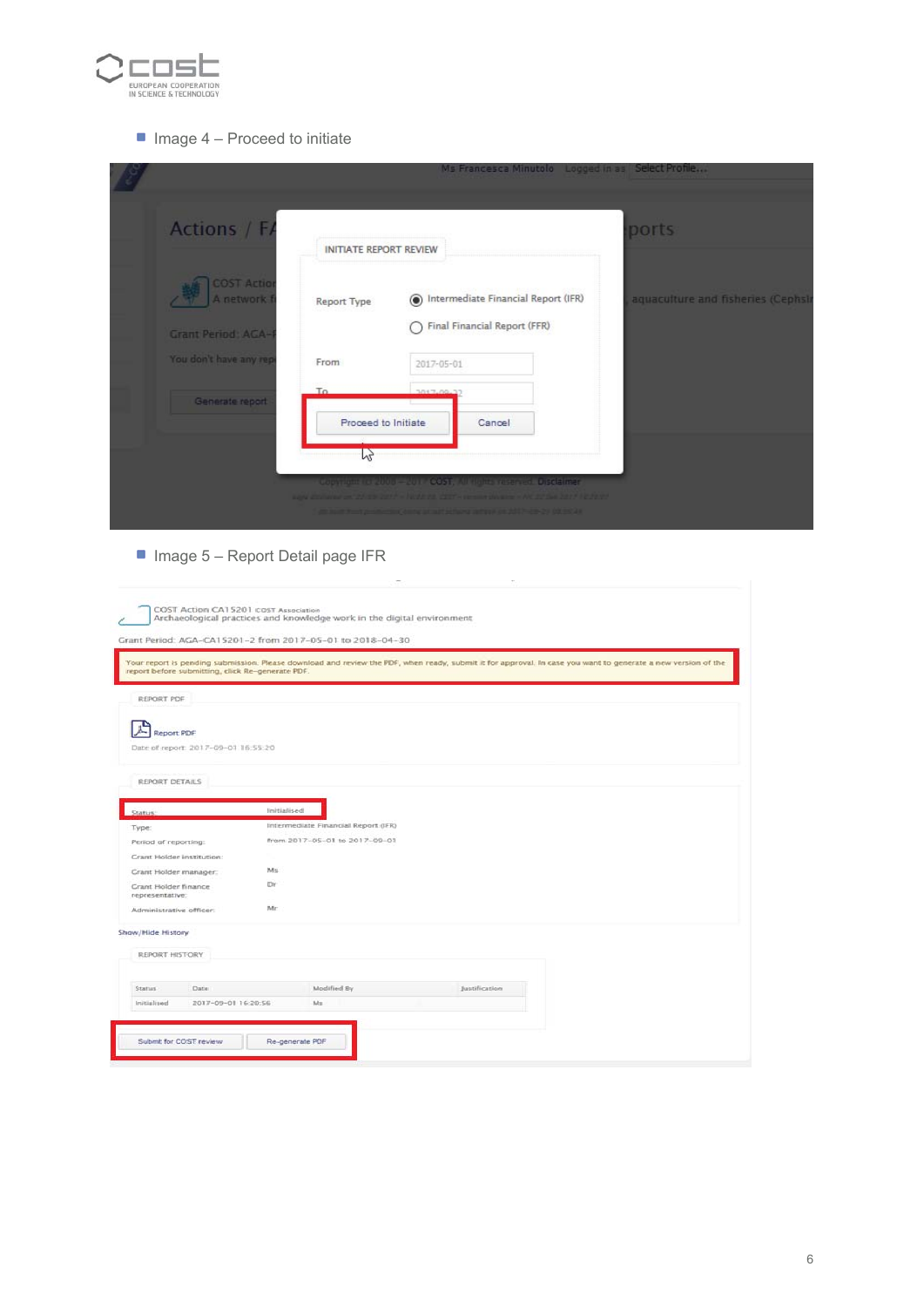

■ Image 5.1 Report Detail page FFR

| Actions / TD1304 / Periods / Manage Grant 5 / Reports                                     |                                                                                                                                                            |  |  |  |  |  |
|-------------------------------------------------------------------------------------------|------------------------------------------------------------------------------------------------------------------------------------------------------------|--|--|--|--|--|
| COST Action TD1304 Food And Agriculture<br>The Network for the Biology of Zinc (Zinc-Net) |                                                                                                                                                            |  |  |  |  |  |
|                                                                                           | Grant Period: AGA-TD1304-5 from 2017-05-01 to 2017-10-10                                                                                                   |  |  |  |  |  |
| report.                                                                                   | This grant period contains outstanding claims and/or payments. Please ensure that all claims are finalised and all payments recorded before submitting the |  |  |  |  |  |
|                                                                                           | Your report is pending submission. Please download and review the PDF, when ready, submit it for approval.                                                 |  |  |  |  |  |
| <b>REPORT PDF</b>                                                                         |                                                                                                                                                            |  |  |  |  |  |
| <b>Report PDF</b>                                                                         | Date of report: 2017-09-21 15:02:53                                                                                                                        |  |  |  |  |  |
| <b>REPORT DETAILS</b>                                                                     |                                                                                                                                                            |  |  |  |  |  |
| Status:                                                                                   | <b>Initialised</b>                                                                                                                                         |  |  |  |  |  |
| Type:                                                                                     | <b>Final Financial Report (FFR)</b>                                                                                                                        |  |  |  |  |  |
| Period of reporting:                                                                      | from 2017-05-01 to 2017-09-21                                                                                                                              |  |  |  |  |  |
| <b>Grant Holder institution:</b>                                                          | <b>University of Central Lancashire</b>                                                                                                                    |  |  |  |  |  |
| <b>Grant Holder manager:</b>                                                              | Ms Carole BRUCE                                                                                                                                            |  |  |  |  |  |
| <b>Grant Holder finance</b><br>representative:                                            | Ms Deborah REID                                                                                                                                            |  |  |  |  |  |
| Administrative officer:                                                                   | Ms Milena Stoyanova                                                                                                                                        |  |  |  |  |  |
| Submit for COST review                                                                    |                                                                                                                                                            |  |  |  |  |  |

The main difference in these overviews (image 5 and image 5.1) is the re-generate button when processing an IFR and warnings linked directly to the FFR process. The re-generate button at the IFR stage creates a snapshot of the expenditure encoded (actual, accrual and forecasts); and at submission, the data of that snapshot (PDF) is "frozen".

Under the FFR process, changes in the networking tools reflect automatically at each FR download, as at this stage, the FFR must include only actual expenditure. Changes in the networking tools are possible as long as there is no report submitted for review.

 $\blacksquare$  Image 6 – Submit for COST review

| olloky    | <b>COST Action CA15201 COST Association</b>                                           |                        |
|-----------|---------------------------------------------------------------------------------------|------------------------|
| Gran      | <b>SUBMIT OF REPORT</b>                                                               |                        |
| Rei       | You are about to submit the IFR for AGA-CA15201-2. Are you sure you want to continue? |                        |
| Yo<br>rep | Submit for COST review<br>Close                                                       | you want to generate a |
|           |                                                                                       |                        |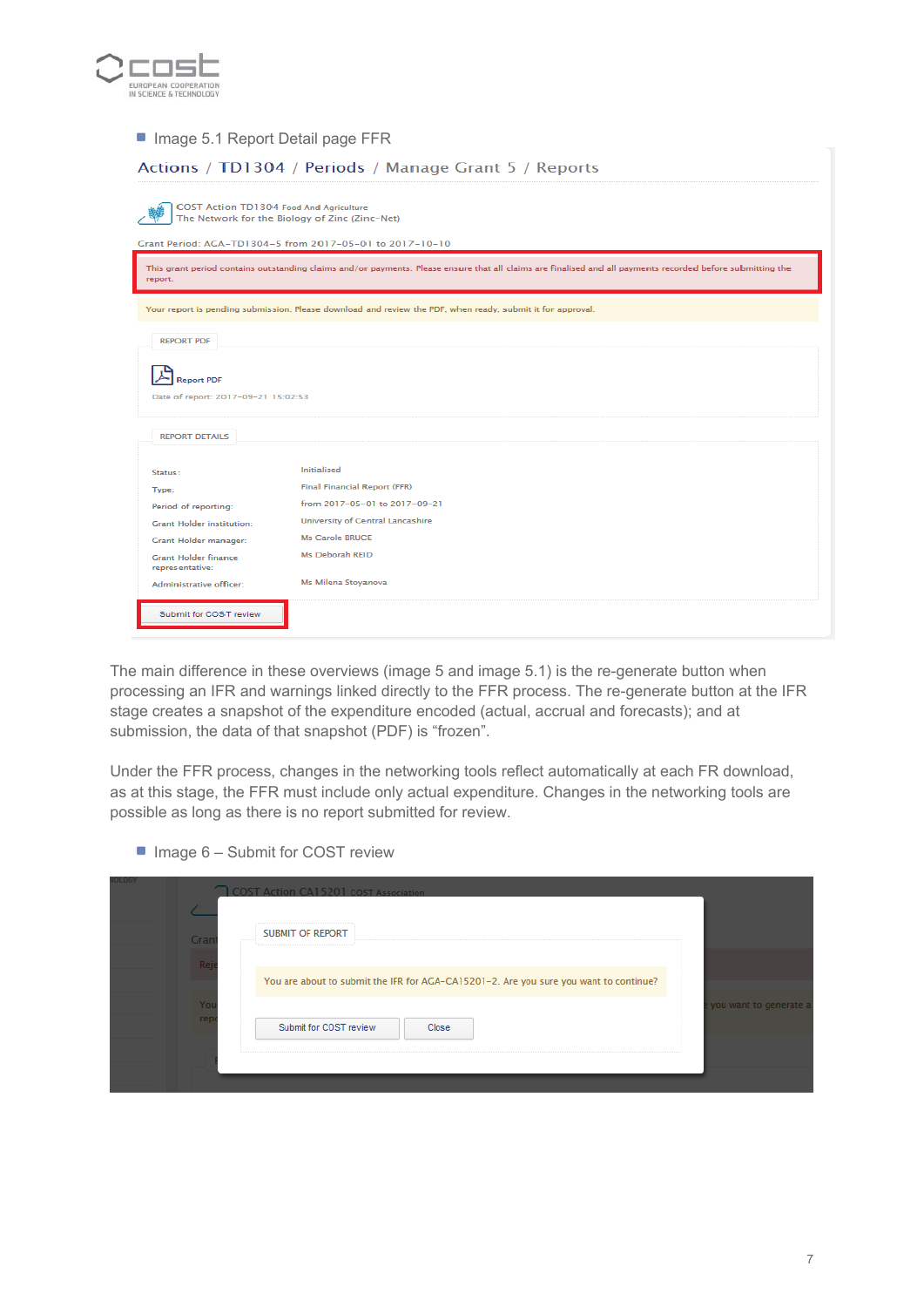

Alternatively, in this same page, and only for the IFR process, GHMs have the option to regenerate the report (image 7) after modifications done in the Manage Grant section, after the reporting process has started.

■ Image 7 – Re-Generate report

|                | <b>COST Action CA15201 COST Association</b> |                                                                                       |                     |
|----------------|---------------------------------------------|---------------------------------------------------------------------------------------|---------------------|
| <b>Grant F</b> | <b>RE-GENERATE REPORT PDF</b>               |                                                                                       |                     |
| Reject         |                                             | You are about to re-generate the PDF of the IFR for AGA-CA15201-2.                    |                     |
| Your<br>report |                                             | Please note that this new report will overwrite any PDF version generated previously. | ise you want to ger |
|                | Re-generate PDF                             | Close                                                                                 |                     |
| RE             |                                             | hi                                                                                    |                     |

An overview of initiated reports (image 8) is available to GHMs in the section Reports. From this overview, it is possible to reach the initialised report details page ( $\bullet$  where sending for review of the COST Association is possible), view the report in pdf format or to delete the entry. This last option removes the entry entirely, and the process must be started from the beginning.

 $\blacksquare$  Image 8 – Report overview

|                              | uata copicultionii production on zui rifoulitio up.up.ilo |                                                           |                                                                        |                                                                     |               | nome   Prome   Comactios |  |
|------------------------------|-----------------------------------------------------------|-----------------------------------------------------------|------------------------------------------------------------------------|---------------------------------------------------------------------|---------------|--------------------------|--|
| EUROPEAN COOPERATION         |                                                           |                                                           |                                                                        | Ms Indré Rutkauskaité Logged in as GH Manager/Administrator Log Out |               |                          |  |
|                              |                                                           |                                                           |                                                                        |                                                                     |               |                          |  |
| <b>Grant Period Overview</b> |                                                           |                                                           | Actions / CA15201 / Periods / Manage Grant 2 / Reports                 |                                                                     |               |                          |  |
| <b>Meetings</b>              |                                                           |                                                           |                                                                        |                                                                     |               |                          |  |
| <b>Training Schools</b>      |                                                           | <b>COST Action CA15201 COST Association</b>               |                                                                        |                                                                     |               |                          |  |
| <b>STSMs</b>                 |                                                           |                                                           | Archaeological practices and knowledge work in the digital environment |                                                                     |               |                          |  |
| <b>ITC Conference Grants</b> |                                                           | Grant Period: AGA-CA15201-2 from 2017-05-01 to 2018-04-30 |                                                                        |                                                                     |               |                          |  |
| <b>Action Dissemination</b>  |                                                           |                                                           |                                                                        |                                                                     |               |                          |  |
| <b>OFRSA</b>                 | A report is pending submission.                           |                                                           |                                                                        |                                                                     |               |                          |  |
| <b>Reports</b>               |                                                           | Below you can find an overview of all your reports.       |                                                                        |                                                                     |               |                          |  |
| « Management Tool            | <b>Report title</b>                                       | Type                                                      | Period of reporting                                                    | Date of report                                                      | <b>Status</b> | <b>Options</b>           |  |
|                              |                                                           | AGA-CA15201-2-IFR Intermediate Financial Report (IFR)     | from 2017-05-01 to 2017-08-29                                          | 2017-08-29 14:06:04                                                 | Validated     | $\bullet$ $\Box$         |  |
|                              |                                                           | AGA-CA15201-2-IFR Intermediate Financial Report (IFR)     | from 2017-05-01 to 2017-09-01                                          | 2017-09-01 16:55:20                                                 | Rejected      | $\bullet$ $\Box$ x       |  |
|                              |                                                           |                                                           |                                                                        |                                                                     |               |                          |  |
|                              |                                                           |                                                           |                                                                        |                                                                     |               |                          |  |
|                              |                                                           |                                                           | Complete (a) 2008 - 2017 COCT, All debts received. Displainers         |                                                                     |               |                          |  |

The COST Association will review the FR submitted. If the report contains ineligible expenditure or there are items to correct, the Administrative Officer can return the report to the GHM via an email notification. The MC Chair and the AO receive a copy of this message (image 9).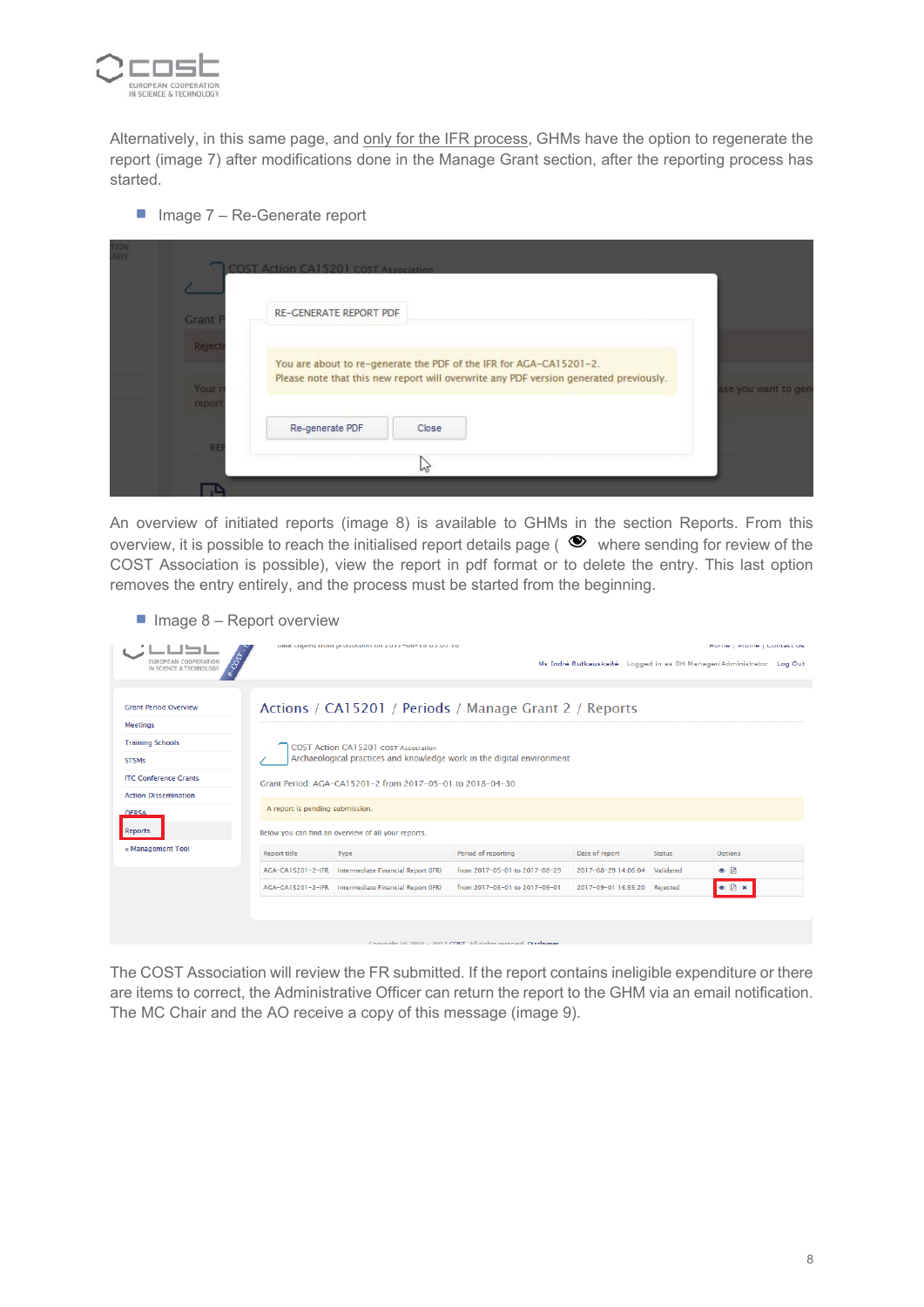

 $\blacksquare$  Image 9 – Email notification non-eligible expenditure



COST Association Avenue Louise 149<br>1050 Brussels | Belgium www.cost.cu

Ref: FR-4

At this stage, the GHM can do modifications to the report before re-submitting. If the GHM is unable to proceed with the modifications, the AO in charge of that Action can act on behalf of the GHM, carry out those modifications and re-submit for further review.

Once done with the required modifications, the GHM can submit the FR for review to the COST Association.

Upon validation of the FR, an email notification to the assigned GH Financial Representative provides the link to access the Report Details directly. Alternatively, the GH Financial Representative can access this page via the Manage Grant option > Reports  $>$   $\bullet$  in his/her e-cost profile (image 10).

#### $\blacksquare$  Image 10 – GH Financial Representative overview

| have been send been.<br>EUROPEAN COOPERATION<br>IN SCIENCE & TECHNOLOGY |                                  |                                                                                                      |                               | Dr Andres Marzal Varo Logged in as GH Financial Representative Log Out |               |                |  |
|-------------------------------------------------------------------------|----------------------------------|------------------------------------------------------------------------------------------------------|-------------------------------|------------------------------------------------------------------------|---------------|----------------|--|
| <b>Grant Period Overview</b><br><b>Meetings</b>                         |                                  | Actions / CA15119 / Periods / Manage Grant 2 / Reports                                               |                               |                                                                        |               |                |  |
| <b>Training Schools</b><br><b>STSMs</b>                                 |                                  | COST Action CA15119 COST Association<br>Overcoming Barriers to Nanofluids Market Uptake (NANOUPTAKE) |                               |                                                                        |               |                |  |
| <b>ITC Conference Grants</b><br><b>Action Dissemination</b>             |                                  | Grant Period: AGA-CA15119-2 from 2017-05-01 to 2018-04-30                                            |                               |                                                                        |               |                |  |
| <b>OERSA</b>                                                            | A report is pending e-signature. |                                                                                                      |                               |                                                                        |               |                |  |
| Reports                                                                 |                                  | Below you can find an overview of all your reports.                                                  |                               |                                                                        |               |                |  |
| « Management Tool                                                       | Report title                     | Type                                                                                                 | Period of reporting           | Date of report                                                         | <b>Status</b> | Options        |  |
|                                                                         | AGA-CA15119-2-IFR                | Intermediate Financial Report (IFR)                                                                  | from 2017-05-01 to 2017-09-19 | 2017-09-19 14:10:53                                                    | Validated     | $\circ$ $\Box$ |  |

The report detail page allows the GHFR to review the validated report by the COST Association, return it in case there are outstanding items or proceed with the e-signature of the report using strong authentication (image 11).

If the use of strong authentication is not possible, encoding of manual signatures is still possible; nonetheless, for this option, the GHM must contact the COST Association to process the report encoding manual signatures.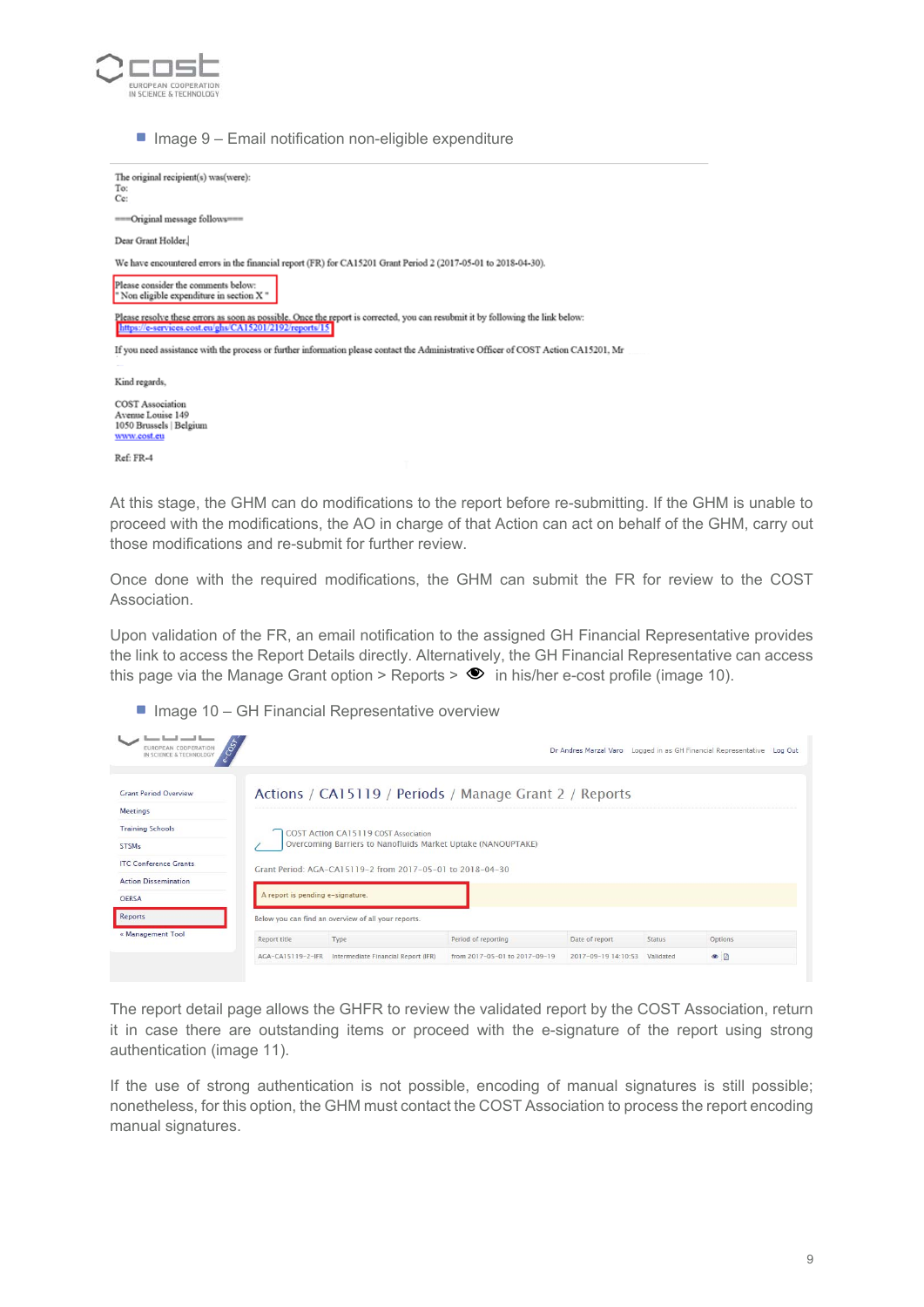

#### $\blacksquare$  Image 11 – FR e-signature

| <b>Grant Period Overview</b> | Actions / CA15201 / Periods / Manage Grant 2 / Reports                                |                                                                                         |  |  |  |  |  |  |
|------------------------------|---------------------------------------------------------------------------------------|-----------------------------------------------------------------------------------------|--|--|--|--|--|--|
| <b>Meetings</b>              |                                                                                       |                                                                                         |  |  |  |  |  |  |
| <b>Training Schools</b>      | COST Action CA15201 COST Association                                                  |                                                                                         |  |  |  |  |  |  |
| <b>STSMs</b>                 | Archaeological practices and knowledge work in the digital environment                |                                                                                         |  |  |  |  |  |  |
| <b>ITC Conference Grants</b> | Grant Period: AGA-CA15201-2 from 2017-05-01 to 2018-04-30                             |                                                                                         |  |  |  |  |  |  |
| <b>Action Dissemination</b>  |                                                                                       |                                                                                         |  |  |  |  |  |  |
| <b>OERSA</b>                 |                                                                                       | The financial report is pending e-signing by the Grant Holder financial representative. |  |  |  |  |  |  |
| <b>Reports</b>               | <b>REPORT PDF</b>                                                                     |                                                                                         |  |  |  |  |  |  |
| « Management Tool            |                                                                                       |                                                                                         |  |  |  |  |  |  |
|                              | <b>Report PDF</b><br>Date of report: 2017-09-20 15:52:37<br><b>REPORT DETAILS</b>     | Validated                                                                               |  |  |  |  |  |  |
|                              | Status:                                                                               | Intermediate Financial Report (IFR)                                                     |  |  |  |  |  |  |
|                              | Type:<br>Period of reporting:                                                         | from 2017-05-01 to 2017-09-20                                                           |  |  |  |  |  |  |
|                              | <b>Grant Holder institution:</b>                                                      | <b>Vilniaus Universitetas</b>                                                           |  |  |  |  |  |  |
|                              | Grant Holder manager:                                                                 | Ms Indré RUTKAUSKAITÉ                                                                   |  |  |  |  |  |  |
| ß                            | <b>Grant Holder finance</b><br>representative:                                        | Dr Gintaras BINKAUSKAS                                                                  |  |  |  |  |  |  |
|                              | Administrative officer:                                                               | <b>Mr Christophe Peeters</b>                                                            |  |  |  |  |  |  |
|                              | Return to COST Finance<br>The financial report is pending e-signing.<br>e-Sign Report |                                                                                         |  |  |  |  |  |  |

With the validation of the IFR, the GHFR receives the notification to sign the report using Strong Authentication.

 $\blacksquare$  Image 12 – Email notification for electronic signature

| The original recipient(s) was(were):<br>To:<br>$Cc$ :                                                                                 |                            |
|---------------------------------------------------------------------------------------------------------------------------------------|----------------------------|
| ===Original message follows===                                                                                                        |                            |
| Dear CA15119 Grant Holder Financial Representative (GHFR).                                                                            |                            |
| The CA15119 financial report (FR) for Grant Period 2 (2017-05-01 to 2018-04-30) is now available for signature.                       |                            |
| To electronically sign the report, please follow the link below:                                                                      |                            |
| http://dev.qa.cost.local/ghs/CA15119/2284/reports/3                                                                                   |                            |
| Once you have signed the report, the COST Finance team will be notified and will prepare the payment of the instalment, if necessary. |                            |
| Please refer to the Administrative Officer of CA15119. Ms                                                                             | if you have any questions. |
|                                                                                                                                       |                            |
| Kind regards.                                                                                                                         |                            |
| <b>COST</b> Association<br>Avenue Louise 149                                                                                          |                            |

Ref: FR-6 (generated by e-COST on 2017-09-19 15:17:54)

1050 Brussels | Belgium www.cost.eu

In cases where the GHM or GHFR role is modified just before the report must be signed, the COST Association must cancel the signature process in order to allow the GHSR to make the required modifications in the Grant Holder profile page. Only upon assigning the GHFR role to a new person and having accepted his/her position, the process can continue.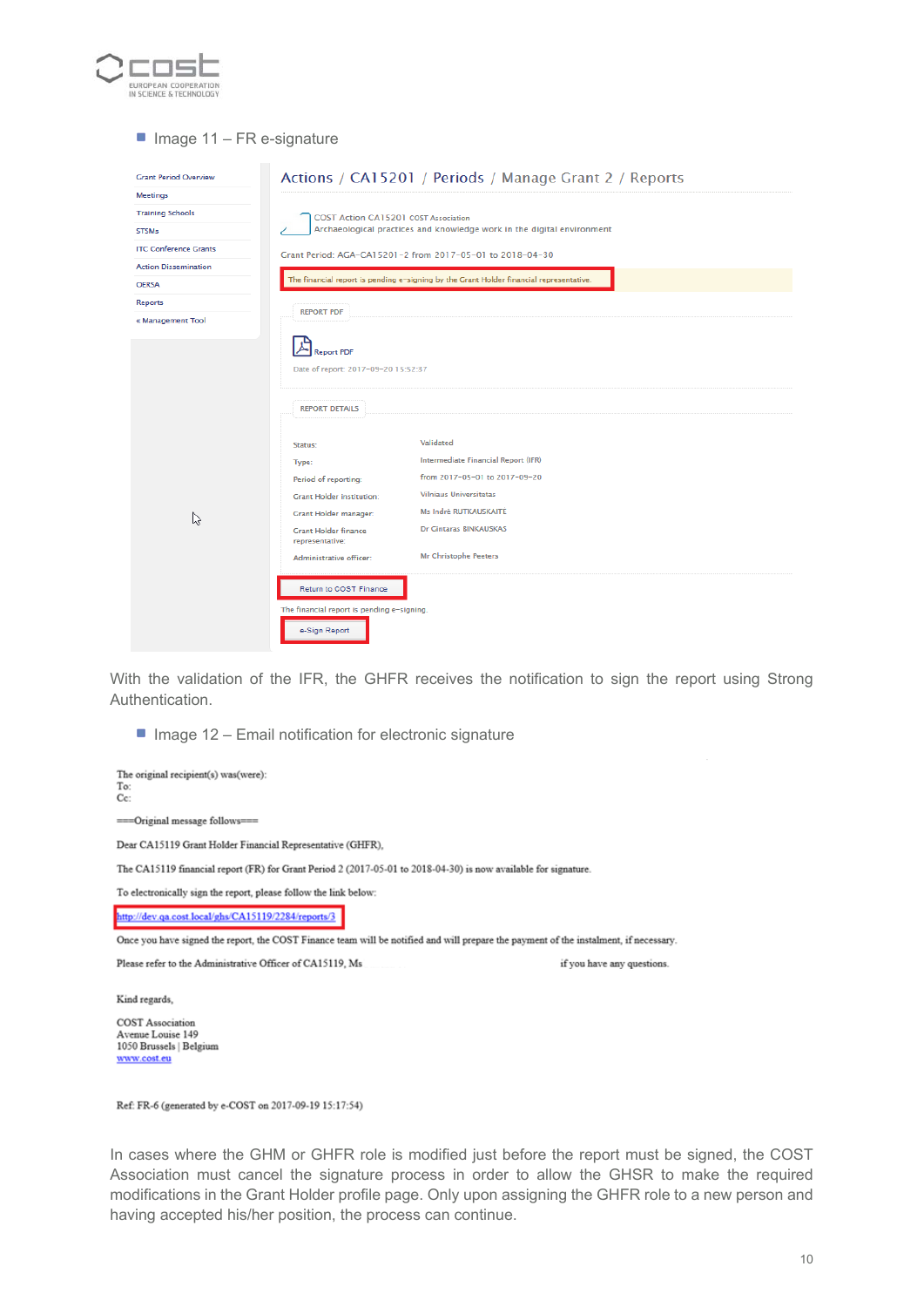

In the case of the FFR, the Action Chair (or Action Vice-Chair), will also receive in parallel the email notification to sign the report via Strong Authentication.

Signed FR per Grant Period will be accessible in the Reports section of e-cost. This overview is also visible to other users (AO, GHFR, GHM):

 $\blacksquare$  Image 13 – Report overview

|                     | COST Action CA15201 COST Association |                                                                                                    |                                                           |               |                  |
|---------------------|--------------------------------------|----------------------------------------------------------------------------------------------------|-----------------------------------------------------------|---------------|------------------|
|                     |                                      |                                                                                                    |                                                           |               |                  |
|                     |                                      |                                                                                                    |                                                           |               |                  |
|                     |                                      | Archaeological practices and knowledge work in the digital environment                             |                                                           |               |                  |
|                     |                                      |                                                                                                    |                                                           |               |                  |
|                     |                                      |                                                                                                    |                                                           |               |                  |
|                     |                                      |                                                                                                    |                                                           |               |                  |
| <b>Report title</b> |                                      | Period of reporting                                                                                | Date of report                                            | <b>Status</b> | Options          |
| AGA-CA15201-2-IFR   |                                      | from 2017-05-01 to 2017-09-20                                                                      | 2017-09-20 10:16:35                                       | Signed        | $\bullet$ $\Box$ |
|                     |                                      | Below you can find an overview of all your reports.<br>Type<br>Intermediate Financial Report (IFR) | Grant Period: AGA-CA15201-2 from 2017-05-01 to 2018-04-30 |               |                  |

GHMs and GHFRs will receive an email notification with the payment information after the e-signature of the report and after the internal validation of the instalment amount encoded by the Administrative Officers (image 14).

 $\blacksquare$  Image 14 – Email notification for payment



Ref: FR-10.B (generated by e-COST on 2017-09-21 15:43:04)

In cases where a recovery of funds is required, GHMs and GHFRs will receive an email notification, which will include a recovery note in PDF providing all details related to the amount of refund and the instructions to proceed with it (image 15).